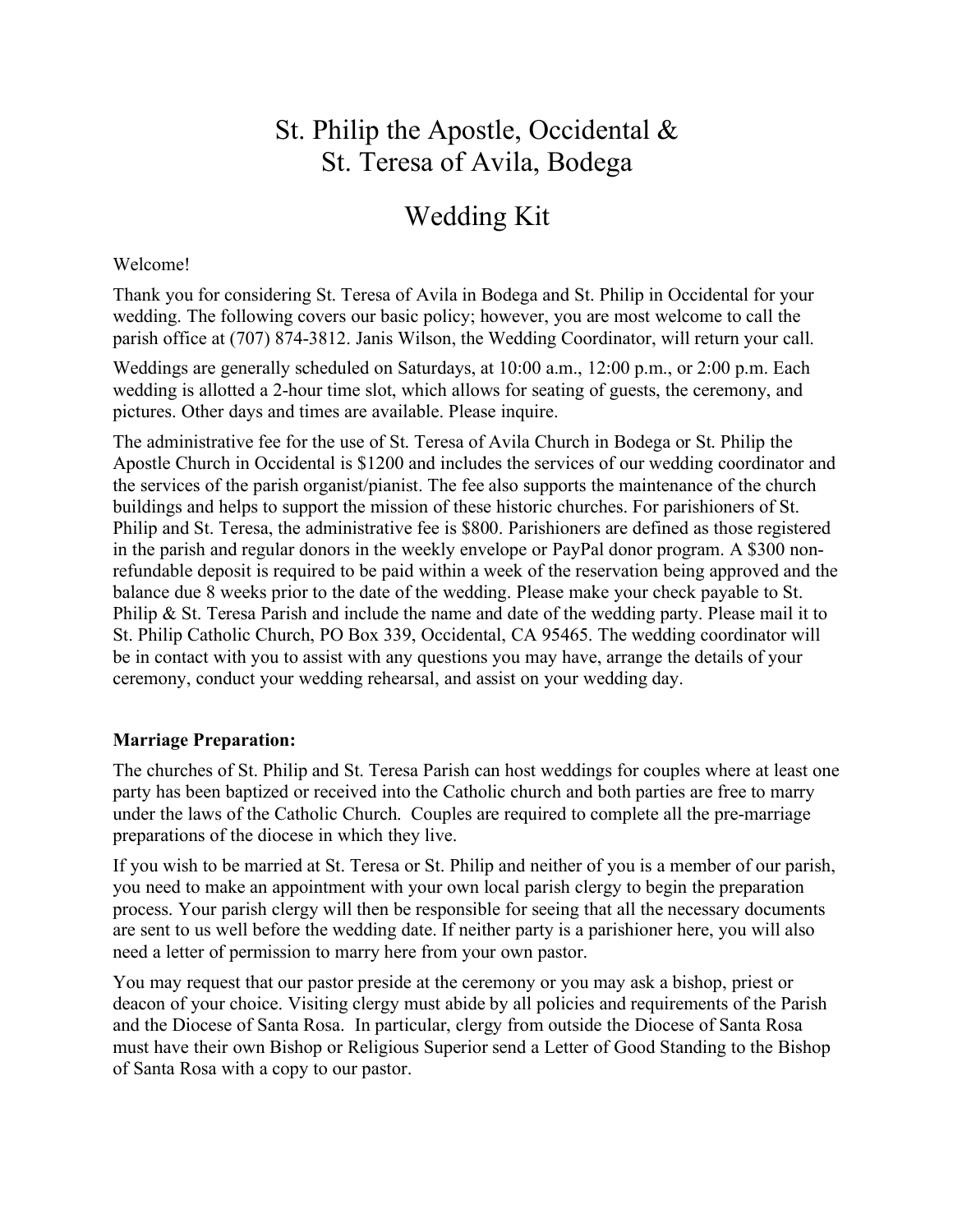General Requirements for Catholic Marriages (may vary in your diocese):

- Provide new baptismal certificates with all notations on the back issued within the previous six months. These are obtained by contacting the church in which the baptism took place.
- Proof of freedom to marry according to the canon law of the Catholic church. If either person has been married before, there are additional issues to be resolved before setting a date for a Catholic ceremony. This takes extra time. This must be discussed with your pastor and resolved before a wedding can be scheduled.
- You will also need to complete a marriage preparation program required by your diocese.

# **Interfaith Marriages**

An interfaith (or "mixed") marriage is one in which one party is Catholic and the other is not; the non-Catholic may be baptized in another Christian church or not baptized at all. If this is your situation, there will be other requirements that need to be completed. The priest or deacon who is dealing with your preparation will inform you of these. Please note that if the non-Catholic party has not been baptized, a Nuptial Mass is not permitted by the Catholic Rite of Matrimony.

### **Music**

The service of our musical director/organist includes a private consultation regarding the musical selections for your ceremony. This consultation is scheduled through our Parish office at (707) 874-3812. It is required that our music director be present at your ceremony to help things run smoothly. You may select music from the list provided, or other music of your choosing may be possible, provided that it is in keeping with the Catholic liturgical nature of the wedding ceremony. Should you wish to have additional musicians, we recommend budgeting approximately \$150 for each. Vocalists and instrumentalists are easily provided. Our music director works with many talented local musicians that you may wish to consider.

Below are some musical suggestions. Specific requests will be considered if the sheet music is provided by the wedding party.

*Wedding Party Processional Options:* 

- Aria Handel
- Serenade Clarke
- Processional Haydn
- Canon in D Pachelbel
- Arioso Bach
- Processional Handel
- Sheep May Safely Graze Bach Jesu Joy of Man's Desiring

### *Bridal Processional Options*

- Trumpet Voluntary Clarke (Purcell) Trumpet Tune Clarke (Purcell)
- Rondeau Mouret
- Trumpet Tune Purcell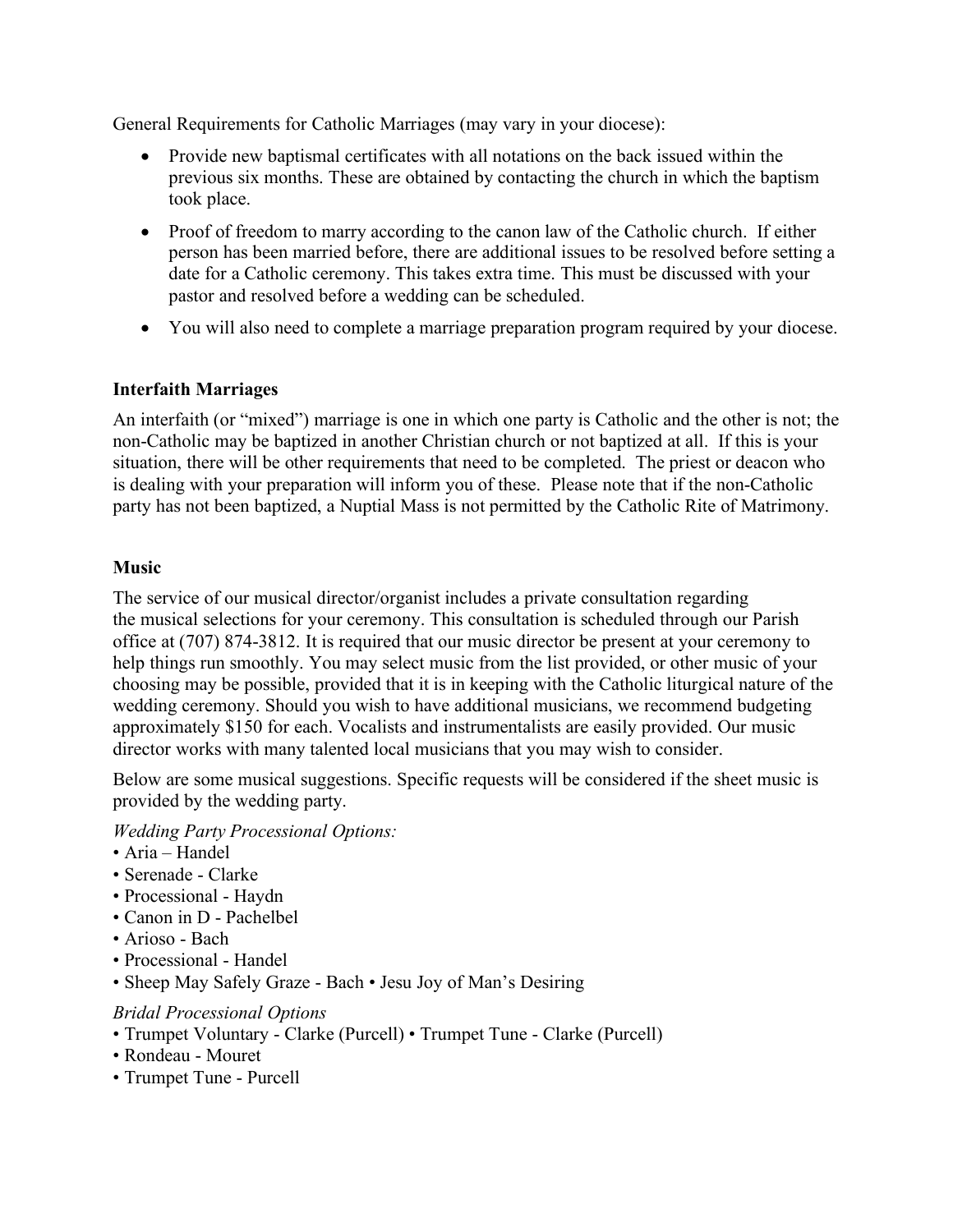- Te Deum Charpentier
- Trumpet Tune Stanley
- Bridal Chorus *(Traditional) –* Wagner

#### *Recessional Options*

- Psalm 19 Marcello
- Prelude in Classic Style Young
- Allegro Handel
- Sinfonia Handel
- Rondo in G Bull
- Rejoicing Handel
- Offertorio Zipoli
- Wedding March *(Traditional) –* Mendelssohn

There is an organ at St. Teresa's and an electric piano and organ at St. Philip's.

The music accompanying the virtual tour on this website was recorded on site with our organist, trumpeter, and violinist.

The following is a useful link for planning your Catholic wedding ceremony: http://www.foryourmarriage.org/dating-engaged/planning-a-catholic-wedding/

# **Photography**

You may select your own photographer/videographer, or we will be glad to offer names of qualified local photographers.

# **Flowers and Decorations**

We generally recommend one arrangements on each side of the altar.

The churches do not provide an aisle runner. If desired, you may be rent one from most floral companies.

We will be happy to provide you with names of local florists.

The throwing of rice, birdseed, confetti, or flower petals in either the church or in the parking lot is not allowed.

Artificial flower petals are allowed indoors only, and it is your responsibility to see that all are picked up and disposed of immediately after the ceremony.

If you wish to decorate the church or add any structures, i.e., chairs, stands, or columns, they must be approved in advance.

It is traditional to leave two altar floral or plant arrangements for the Sunday mass.

### **Special Note About St. Teresa**

At St. Teresa's Church there is no center aisle; rather, there are two side aisles.